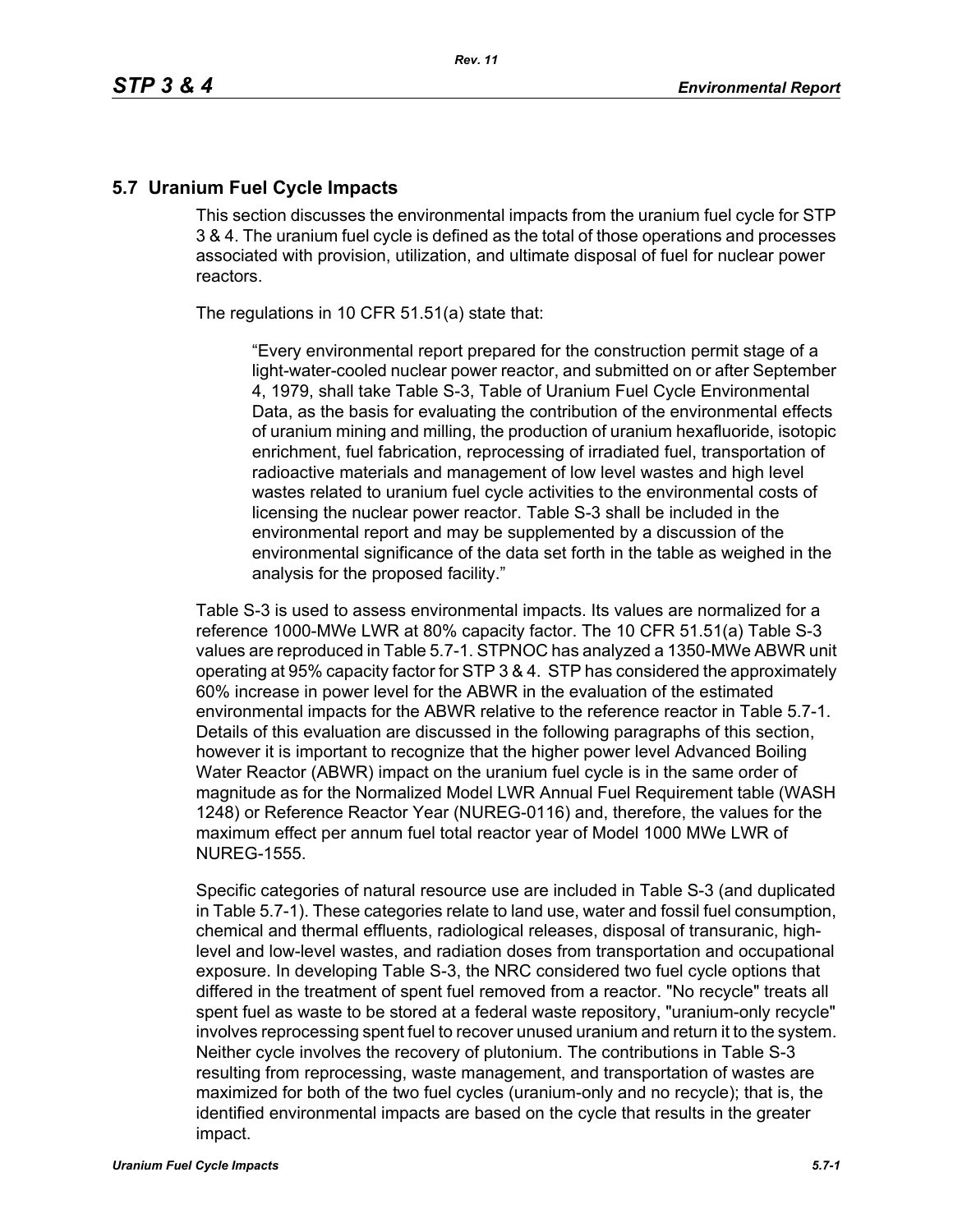The Nuclear Nonproliferation Act of 1978, Pub. L. No. 95-242 (22 USC 3201 et seq.), has significantly affected the disposition of spent nuclear fuel by deferring indefinitely the commercial reprocessing and recycling of spent fuel produced in the U.S. commercial nuclear power program. While the ban on the reprocessing of spent fuel was lifted during the Reagan administration, economic circumstances changed, reserves of uranium ore increased, and the stagnation of the nuclear power industry provided little incentive for the industry to resume reprocessing. During the 109th Congress, the Energy Policy Act of 2005, Pub. L. No. 109-58 (119 Stat. 594 [2005]), was enacted. It authorized the DOE to conduct an advanced fuel recycling technology research and development program to evaluate proliferation-resistant fuel recycling and transmutation technologies that minimize environmental or public health and safety impacts. Consequently, while federal policy does not prohibit reprocessing, additional DOE efforts would be required before commercial reprocessing and recycling of spent fuel produced in the U.S. commercial nuclear power plants could commence.

The following assessment of the environmental impacts of the fuel cycle for an ABWR at the STP site is based on the values in Table S-3 and NRC's analysis of the radiological impacts from radon-222 and technetium-99 in NUREG-1437 (Reference 5.7-1) which STPNOC has reviewed and updated for this analysis. NUREG-1437 and Addendum 1 to the GEIS (Reference 5.7-2) provide a detailed analysis of the environmental impacts from the uranium fuel cycle. Although NUREG-1437 is specific to impacts related to license renewal, the information is relevant to this review because the ABWR design considered here is also a LWR and uses the same type of fuel.

The fuel cycle impacts in Table S-3 are based on a reference 1000 MWe LWR operating at an annual capacity factor of 80% for an electrical output of 800 MWe. STPNOC will operate two ABWR units at the site. The standard configuration (a single unit) will be used to evaluate uranium fuel cycle impacts relative to the reference reactor. In the following evaluation of the environmental impacts of the fuel cycle for the ABWR, STPNOC assumed a 1350 MWe reactor with a capacity factor of 95% for an electrical output of approximately 1280 MWe. The ABWR output is approximately 60% greater than the output used to estimate impact values in Table S-3 (reproduced in Table 5.7-1) for the reference reactor. As stated earlier in this section, data used for evaluation of the uranium fuel cycle environmental impact has been scaled from the reference reactor impacts to reflect the output of one ABWR.

NRC calculated the values in Table S-3 from industry averages for the performance of each type of facility or operation associated with the fuel cycle. NRC chose assumptions so that the calculated values will not be underestimated. This approach was intended to ensure that the actual values will be less than the quantities shown in Table S-3 for all LWR nuclear power plants within the widest range of operating conditions. Changes in the fuel cycle and reactor operations have occurred since Table S-3 was promulgated. For example, the estimated quantity of fuel required for a year's operation of a nuclear power plant can now reasonably be calculated assuming a 60-year lifetime (40 years of initial operation plus a 20-year license renewal term). This was done in NUREG-1437 for both BWRs and PWRs, and the highest annual requirement (35 metric tonnes [MT] of uranium made into fuel for a BWR) was used in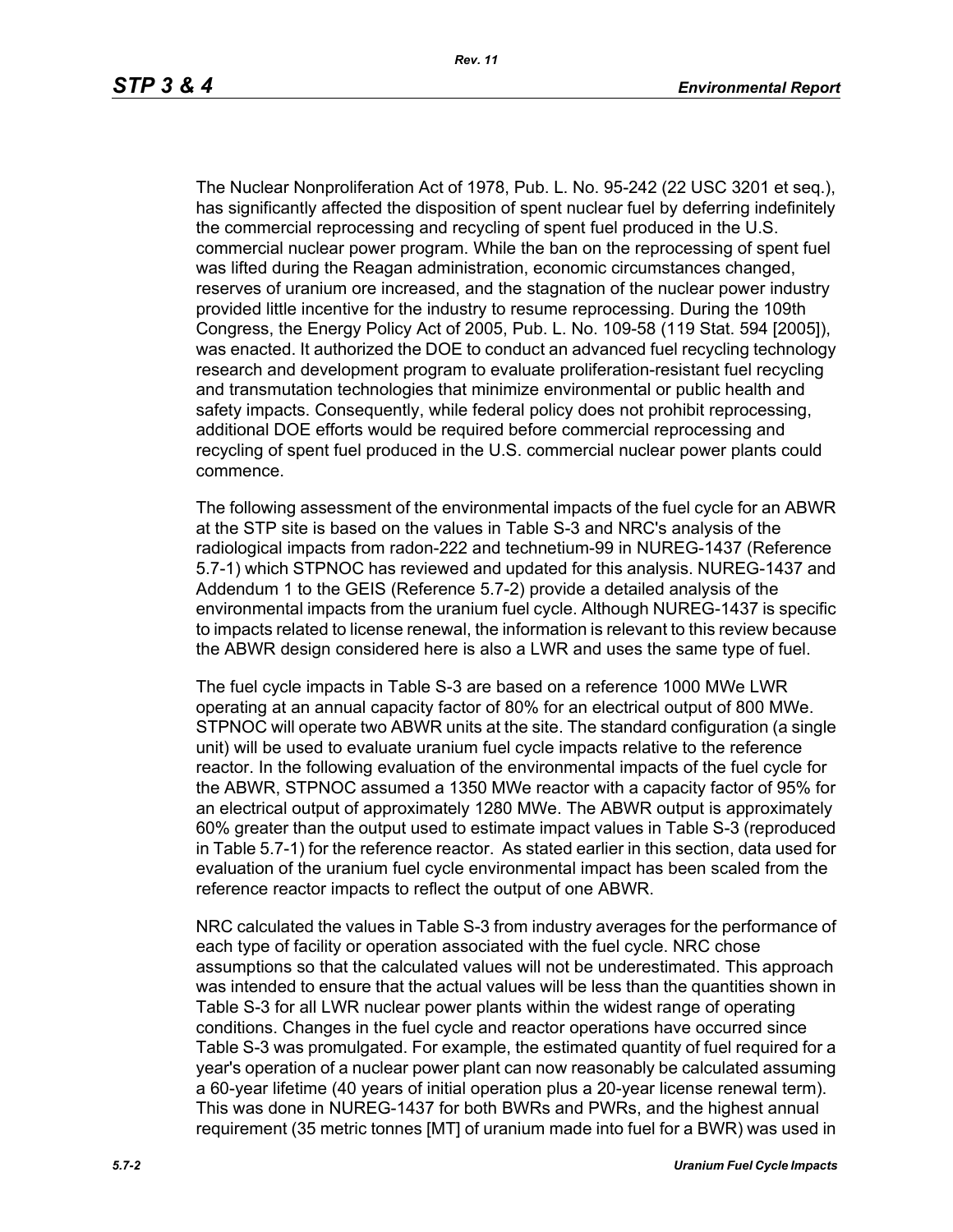NUREG-1437 as the basis for the reference reactor year. A number of fuel management improvements have been adopted by nuclear power plants to achieve higher performance and to reduce fuel and enrichment requirements, reducing annual fuel requirements. Therefore, Table S-3 remains a conservative estimate of the environmental impacts of the fuel cycle fueling nuclear power reactors operating today.

Another change is the elimination of the U.S. restrictions on the importation of foreign uranium. The economic conditions of the uranium market now and in the foreseeable future favor full use of foreign uranium at the expense of the domestic uranium industry. These market conditions have forced the closing of most U.S. uranium mines and mills, substantially reducing the environmental impacts in the United States from these activities. However, the Table S-3 estimates have not been adjusted accordingly so as to ensure that these impacts, which will have been experienced in the past and may be fully experienced in the future, are considered. Factoring in changes to the fuel cycle suggests that the environmental impacts of mining and milling could drop to levels below those in Table S-3. Section 6.2.3 of NUREG-1437 discusses the sensitivity of these changes in the fuel cycle on the environmental impacts.

# **5.7.1 Land Use**

The total annual land requirements for the fuel cycle supporting an ABWR will be about 181 acres. Approximately 21 acres will be permanently committed land, and 160 acres will be temporarily committed. A "temporary" land commitment is a commitment for the life of the specific fuel cycle plant (e.g., a mill, enrichment plant, or succeeding plants). Following decommissioning, the land could be released for unrestricted use. "Permanent" commitments represent land that may not be released for use after decommissioning because decommissioning does not result in the removal of sufficient radioactive material to meet the limits of 10 CFR 20, Subpart E for release of an area for unrestricted use.

In comparison, a coal-fired plant with the same MWe output as the ABWR using stripmined coal requires the disturbance of about 320 acres per year for fuel alone. The impacts on land use from the uranium fuel cycle will be SMALL and will not warrant mitigation.

## **5.7.2 Water Use**

Principal water use for the fuel cycle supporting STP 3 & 4 will be that required to remove waste heat from the power stations supplying electricity to the enrichment process. Scaling from Table S-3, of the total annual water use of 1.82  $\times$  10<sup>10</sup> gallons for the ABWR fuel cycle, about  $1.78 \times 10^{10}$  gallons will be required for the removal of waste heat. Evaporative losses from fuel cycle process cooling will be about 2.57  $\times$  10<sup>8</sup> gallons per year and mine drainage will account for 2.04  $\times$  10<sup>8</sup> gallons per year. Impacts on water use from the uranium fuel cycle will be SMALL and will not warrant mitigation.

# **5.7.3 Fossil Fuel Impacts**

Electric energy and process heat are required during various phases of the fuel cycle process. The electric energy is usually produced by the combustion of fossil fuel at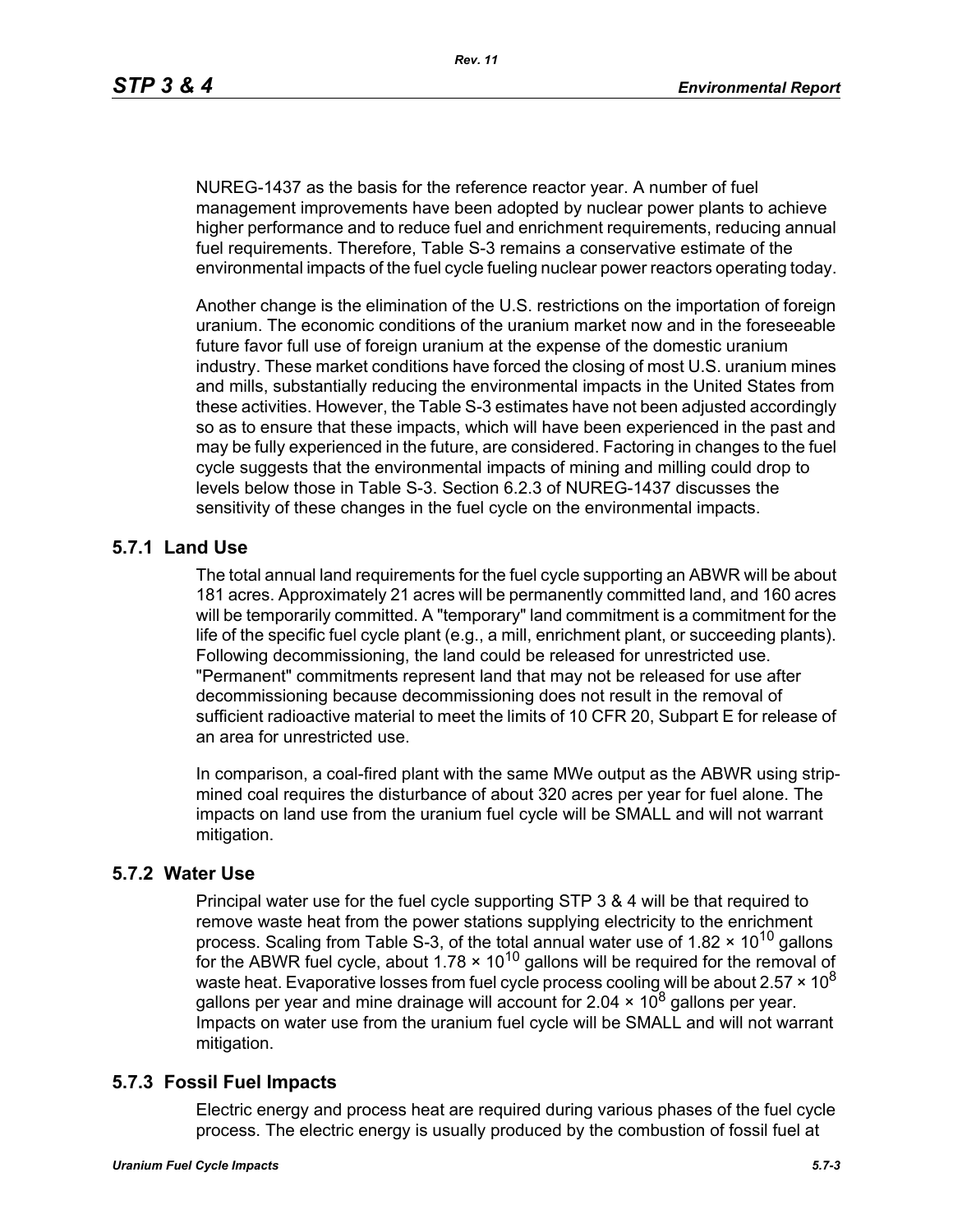*Rev. 11*

conventional power plants. Electric energy associated with the fuel cycle represents about 5% of the annual electric power production of the reference reactor. Process heat is primarily generated by the combustion of natural gas. This gas consumption, if used to generate electricity, represents less than 0.4% of the electrical output of the reference reactor. The direct and indirect consumption of electric energy for fuel cycle operations would be small relative to the power production of the proposed units.

# **5.7.4 Chemical Effluents**

The quantities of liquid, gaseous, and particulate discharges associated with the fuel cycle processes are given in Table S-3 (Table 5.7-1) for the reference 1000-MWe LWR. The quantities of effluents for an ABWR will be approximately 60% greater than those in Table S-3 (Table 5.7-1). The principal effluents are  $SO_x$ ,  $NO_x$ , and particulates. Based on the U.S. Environmental Protection Agency's National Air Pollutant Emissions Estimates (Reference 5.7-3), these ABWR emissions constitute less than 0.052% of all SO<sub>2</sub> emissions in 2005, and less than 0.012% of all NO<sub>x</sub> emissions in 2005.

Liquid chemical effluents produced in the fuel cycle processes are related to fuel enrichment and fabrication and may be released to receiving waters. All liquid discharges into navigable waters of the United States from facilities associated with fuel cycle operations are subject to requirements and limitations set by an appropriate federal, state, regional, local, or tribal regulatory agency. Tailing solutions and solids are generated during the milling process and are not released in quantities sufficient to have a significant impact on the environment. Impacts from chemical effluents from the uranium fuel cycle will be SMALL and will not warrant mitigation.

## **5.7.5 Radioactive Effluents**

Radioactive gaseous effluents estimated to be released to the environment from waste management activities and certain other phases of the fuel cycle are set forth in Table S-3 (Table 5.7-1). Using Table S-3 data, Subsection 6.2.2.1 of NUREG-1437 estimates the 100-year environmental dose commitment to the U.S. population from the fuel cycle (excluding reactor releases and dose commitments due to radon-222 and technetium-99) to be about 400 person-rem per reference reactor year. The estimated dose commitment to the U.S. population will be approximately 640 personrem per year of operation for the ABWR.

Subsection 6.2.2.1 of NUREG-1437 estimates the additional whole body dose commitment to the U.S. population from radioactive liquid wastes effluents due to all fuel cycle operations (other than reactor operation) to be approximately 200 personrem per reference reactor year. The estimated dose commitment to the U.S. population will be approximately 320 person-rem per year of operation for the ABWR. Thus, the estimated 100-year environmental dose commitment to the U.S. population from radioactive gaseous and liquid releases from fuel cycle operations is approximately 960 person-rem to the whole body per reactor-year for the ABWR.

The radiological impacts of radon-222 and technetium-99 releases are not included in Table S-3. Principal radon releases occur during mining and milling operations and as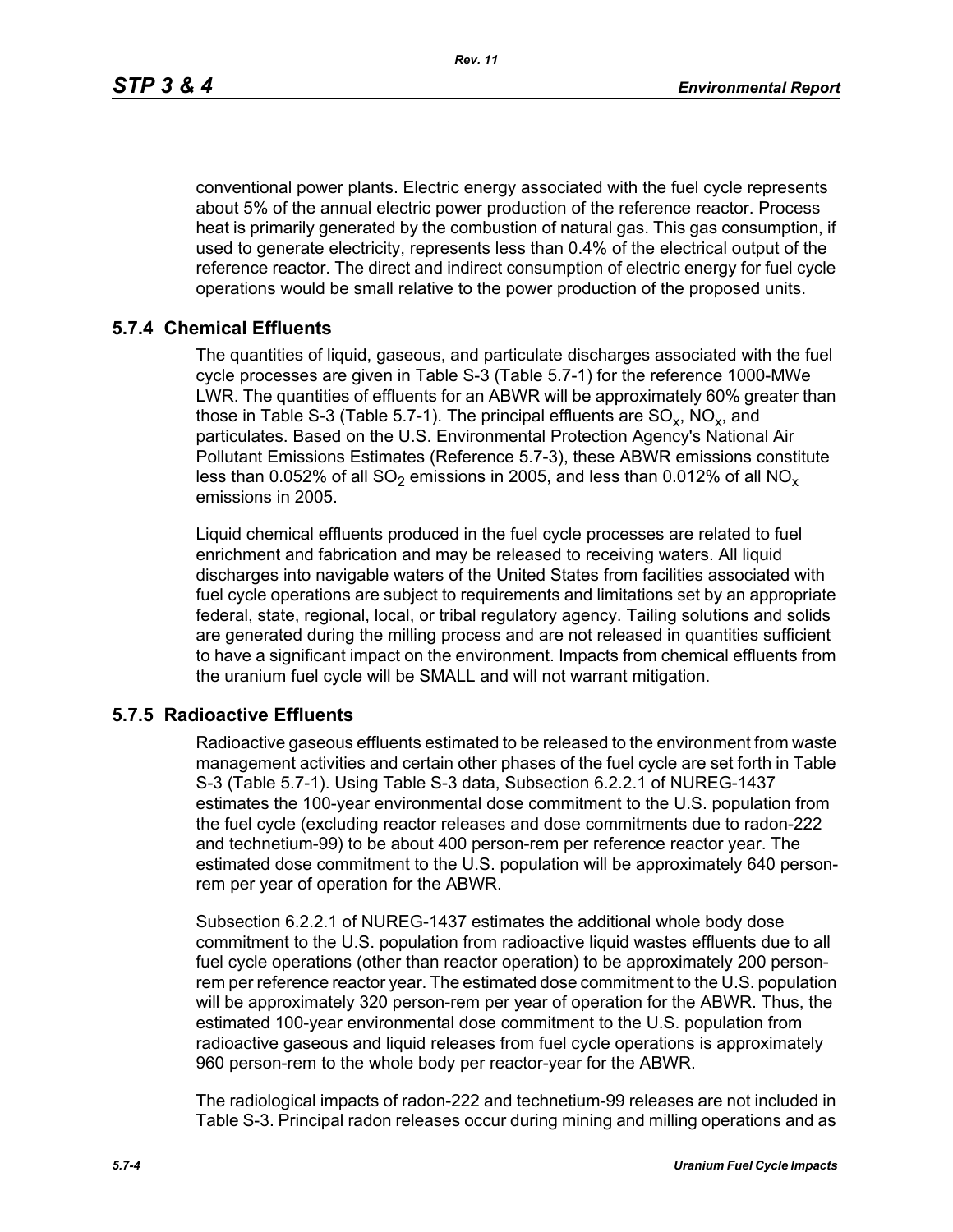emissions from mill tailings. Principal technetium-99 releases occur as releases from the gaseous diffusion enrichment process. NRC provided an evaluation of these technetium-99 and radon-222 releases in NUREG-1437. STPNOC has reviewed the evaluation, considers it reasonable, and has provided it as part of this application for STP 3 & 4.

Section 6.2 of NUREG-1437 estimates radon-222 releases from mining and milling operations, and from mill tailings for a year of operation of the reference 1000-MWe LWR. The estimated releases of radon-222 for one ABWR are 8300 curies (Ci) per year. Of this total, approximately 78% will be from mining, 15% from milling, and 7% from inactive tails before stabilization. Radon releases from stabilized tailings were estimated to be 1.6 Ci per year for the ABWR; that is 60% greater than the NUREG-1437 estimate for the reference reactor year. The major risks from radon-222 are from exposure to the bone and lung, although there is a small risk from exposure to the whole body. The organ-specific dose weighting factors from 10 CFR 20 were applied to the bone and lung doses to estimate the 100-year dose commitment from radon-222 to the whole body. The 100-year estimated dose commitment from mining, milling, and tailings before stabilization for the ABWR will be approximately 1500 person-rem to the whole body. From stabilized tailing piles, the same estimated 100-year environmental dose commitment will be approximately 28 person-rem to the whole body.

NUREG-1437 considered the potential health effects associated with the releases of technetium-99 for the reference reactor. The estimated technetium-99 releases for the ABWR will be 0.011 Ci from chemical processing of recycled uranium hexafluoride before it enters the isotope enrichment cascade and 0.0080 Ci into groundwater from a high-level waste repository. The major risks from technetium-99 are from exposure of the gastrointestinal tract and kidneys, and a small risk from whole-body exposure. Applying the organ-specific dose weighting factors from 10 CFR 20 to the gastrointestinal tract and kidney doses, the total-body 100-year dose commitment from technetium-99 is estimated to be 160 person-rem for the ABWR.

Although radiation can cause cancer at high doses and high dose rates, no data unequivocally establish a relationship between cancer and low doses or low dose rates below approximately 10,000 person-rem. However, to be conservative, radiation protection experts assume that any amount of radiation may pose some risk of cancer, or a severe hereditary effect, and that higher radiation exposures create higher risks. Therefore, a linear, no-threshold dose response relationship is used to describe the relationship between radiation dose and detrimental effects. Simply stated, any increase in dose, no matter how small, results in an incremental increase in health risk. A recent report by the National Academy of Sciences (Reference 5.7-4) supports the linear, no-threshold dose response model.

Based on this model, risk to the public from radiation exposure can be estimated using the nominal probability coefficient (730 fatal cancers, nonfatal cancers, or severe hereditary effects per 1  $\times$  10<sup>6</sup> person-rem) from the International Commission on Radiation Protection (ICRP) Publication 60 (Reference 5.7-5). This coefficient, multiplied by the sum of the estimated whole-body population doses estimated above for the ABWR, approximately 2600 person-rem per year, estimates that the U.S.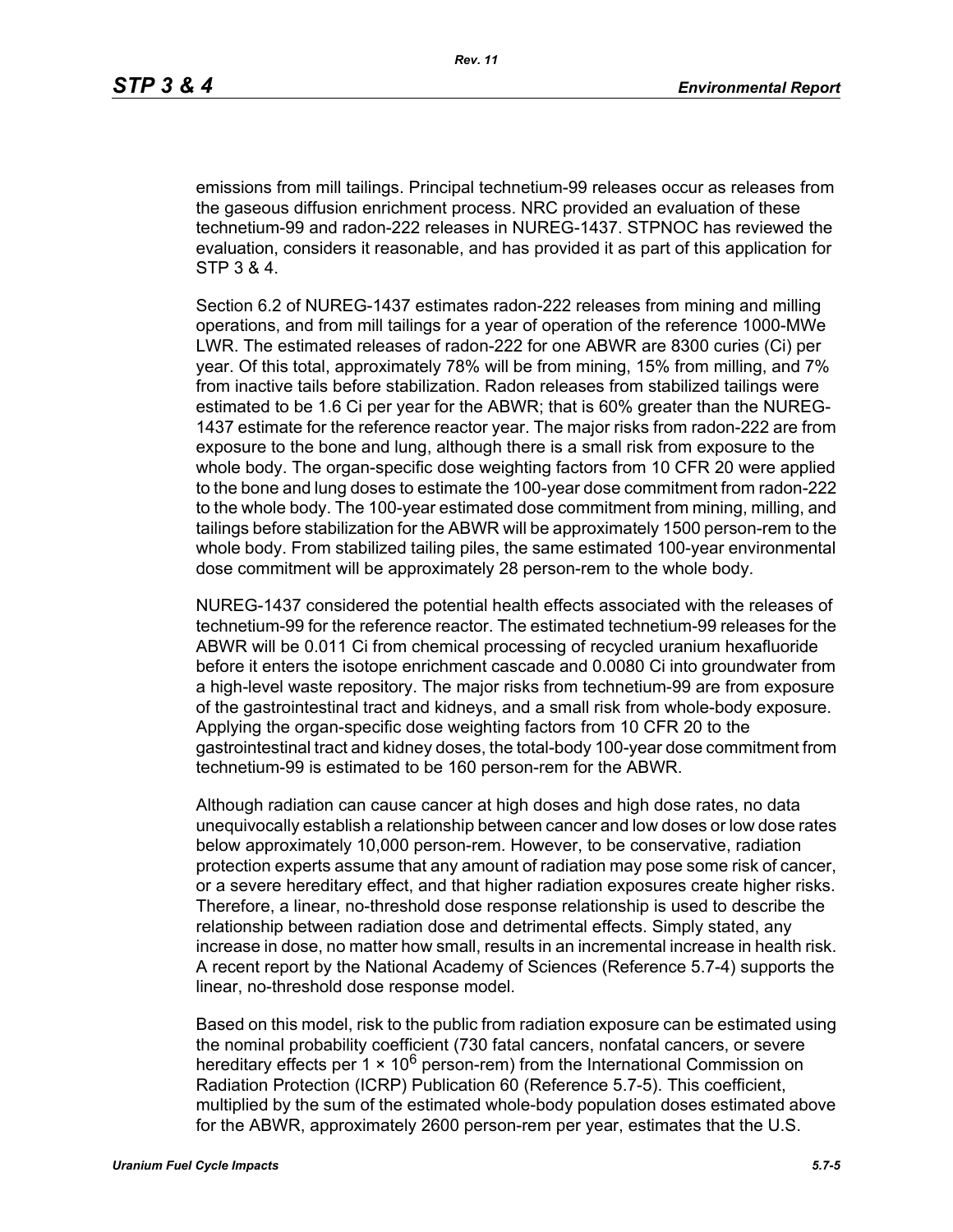*Rev. 11*

population could incur a total of approximately 1.9 fatal cancers, nonfatal cancers, or severe hereditary effects from the annual fuel cycle for the ABWR. This risk is small compared to the number of fatal cancers, nonfatal cancers, and severe hereditary effects that will be estimated to occur in the U.S. population annually from exposure to natural sources of radiation using the same risk estimation methods.

Based on these analyses, STPNOC concludes that the environmental impacts of radioactive effluents from the fuel cycle will be SMALL and will not warrant mitigation.

## **5.7.6 Radioactive Waste**

The quantities of radioactive waste (low-level, high-level, and transuranic wastes) associated with fuel cycle processes are presented in Table S-3 (Table 5.7-1). For lowlevel waste disposal, NRC notes in 10 CFR 51.51(b) that there will be no significant radioactive releases to the environment. For high-level and transuranic wastes, NRC notes that these wastes are to be disposed at a repository, such as the candidate repository at Yucca Mountain, Nevada. No release to the environment is expected to be associated with such disposal because all of the gaseous and volatile radionuclides contained in the spent fuel are assumed to be released to the atmosphere before disposal of the waste.

There is some uncertainty associated with the high-level waste and spent fuel disposal component of the fuel cycle. The regulatory limits for offsite releases of radionuclides for the current candidate repository site have not been finalized. However, NRC has assumed that limits would be developed along the line of the 1995 National Academy of Sciences report, "Technical Bases for Yucca Mountain Standards" (Reference 5.7- 6), and that in accordance with the Commission's Waste Confidence Decision (10 CFR 51.23), a repository can and likely will be developed at some site that will comply with such limits, with peak doses to virtually all individuals of 100 person-rem per year or less (Reference 5.7-1). It is reasonable to conclude that the offsite radiological impacts of spent fuel and high-level waste disposal would not be sufficiently great to preclude construction of new units at the STP site.

For the reasons stated above, STPNOC concludes that the environmental impacts of radioactive waste disposal will be SMALL and will not warrant mitigation.

## **5.7.7 Occupational Dose**

The estimated occupational dose attributable to all phases of the fuel cycle is approximately 960 person-rem per year for the ABWR. This is based on a 600 personrem-per-year occupational dose estimate attributable to all phases of the fuel cycle for the reference reactor (Reference 5.7-1). The dose to any individual worker would be maintained within the dose limit of 10 CFR 20, which is five rem per year. The environmental impacts from this occupational dose would be SMALL.

#### **5.7.8 Transportation**

The transportation dose to workers and the public totals about 2.5 person-rem per year for the reference reactor as presented in Table S-3 (Table 5.7-1). This corresponds to a dose of 4.0 person-rem per year for the ABWR. Estimated dose to workers is below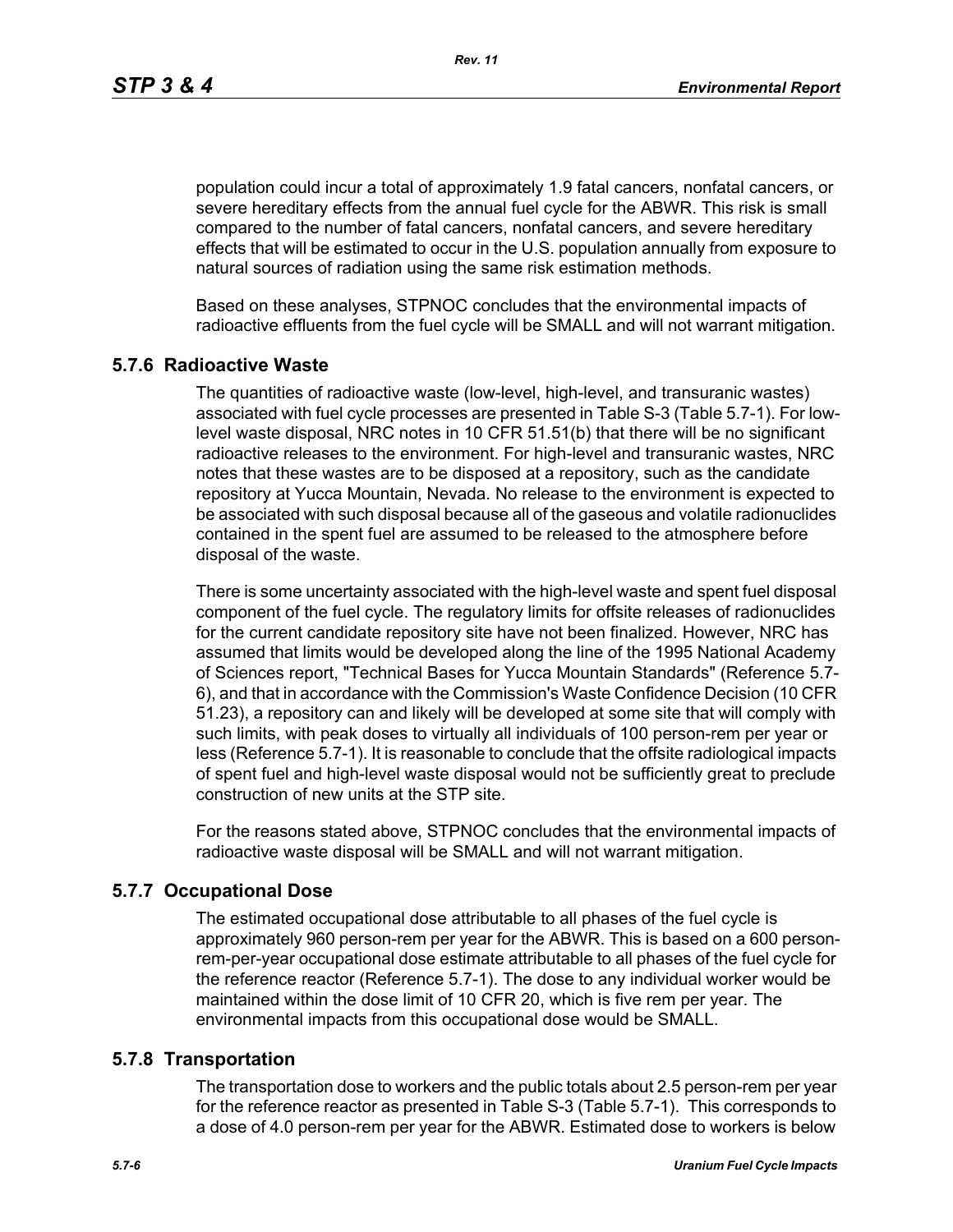established safe limit. For comparative purposes, the estimated collective dose from natural background radiation to the population within 50 miles of the STP site is 75,000 person-rem per year. On the basis of this comparison, STPNOC concludes that environmental impacts of transportation from the fuel cycle will be SMALL and will not warrant mitigation.

#### **5.7.9 Summary**

STPNOC evaluated the environmental impacts of the uranium fuel cycle as given in Table S-3 and considered the effects of radon-222 and technetium-99 releases based on the information presented in NUREG-1437. For determination of "small radiological impact" compliance with dose and release levels were utilized. Arguments based on comparison with natural background radiation were used only where dose and release levels cannot be established without great uncertainty, e.g., for large populations. NUREG-1437, Vol. 1, Section 6.2.4 Conclusions, in the paragraph states that "The aggregate nonradiological impact of the uranium fuel cycle resulting from the renewal of an operating license on any plant is small". Based on this evaluation, STPNOC concludes that the impacts associated with the uranium fuel cycle would be SMALL, and mitigation would not be warranted.

#### **5.7.10 References**

- 5.7-1 "Generic Environmental Impact Statement for License Renewal of Nuclear Plants, Section 6.2, 'Impacts of the Uranium Fuel Cycle,'" NUREG-1437, Volume 1, May 1996.
- 5.7-2 "Generic Environmental Impact Statement for License Renewal of Nuclear Plants, Section 6.3, 'Transportation', and Table 9.1, 'Summary of findings on NEPA issues for license renewal of nuclear power plants,'" NUREG-1437, Volume 1, Addendum 1, August 1999.
- 5.7-3 "National Air Pollutant Emissions Estimates (fires and dust excluded) for Major Pollutants," EPA 2006. Available at http://earth1.epa.gov/airtrends/pdfs/table3.pdf, accessed January 29, 2007.
- 5.7-4 "Health Risks from Exposure to Low Levels of Ionizing Radiation: BEIR VII – Phase 2," Committee to Assess Health Risks From Exposure to Low Levels of Ionizing Radiation, Board on Radiation Effects Research, Division of Earth and Life Studies, National Research Council, National Academy Press, Washington D.C, 2006, NAS 2006. Available at http://www.nap.edu/books/030909156X/html.
- 5.7-5 "1990 Recommendations of the International Commission of Radiological Protection, ICRP Publication 60, Annals of the ICRP 21(1-3)," ICRP 1991, Pergammon Press, New York, New York, 1991.
- 5.7-6 "Technical Bases for Yucca Mountain Standards," Committee on Technical Bases for Yucca Mountain Standards, Board on Radioactive Waste Management, Commission on Geosciences, Environment, and Resources,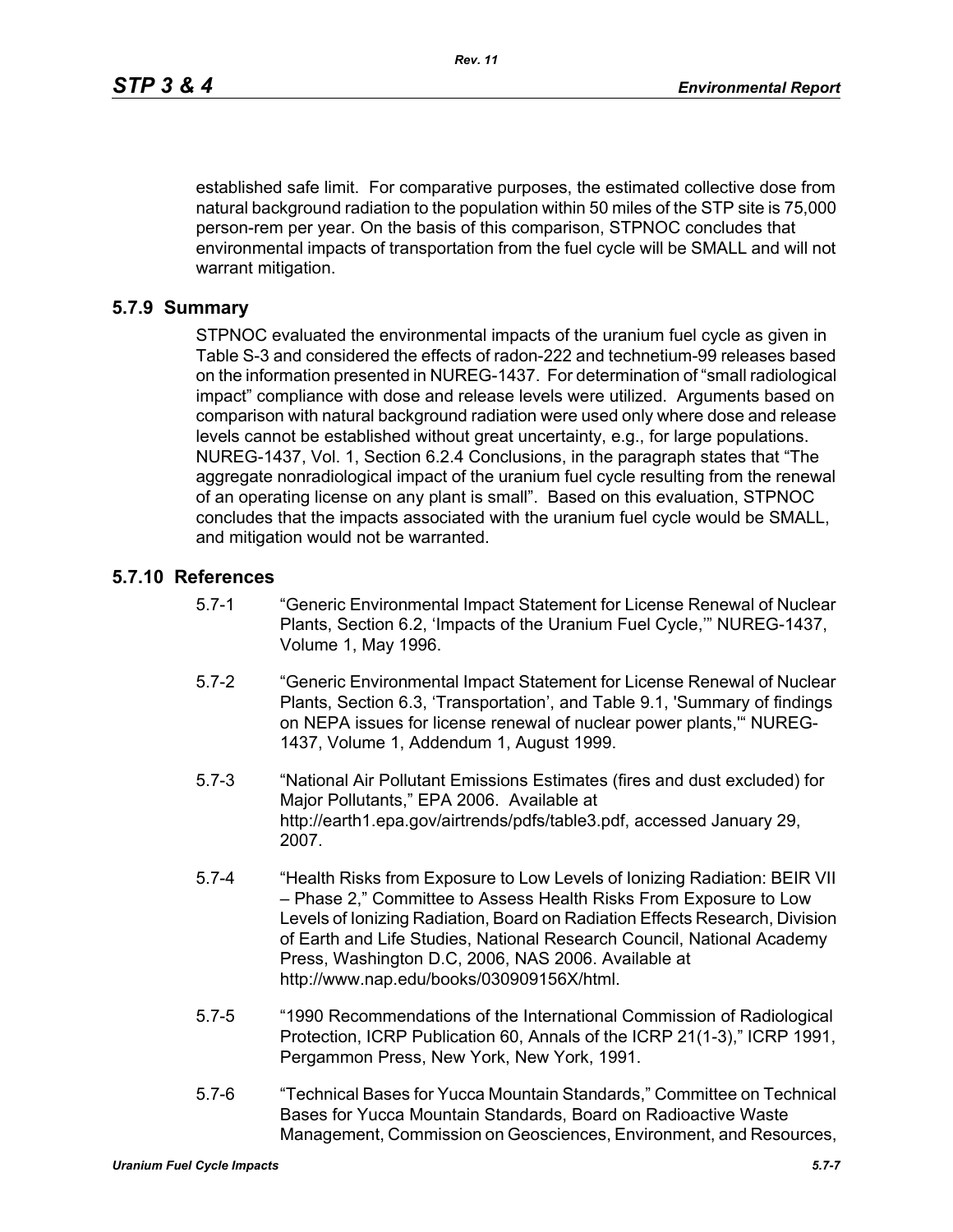National Research Council, National Academy Press, Washington D.C., 1995, NAS 1995. Available at http://books.nap.edu/books/0309052890/html/R1.html#pagetop.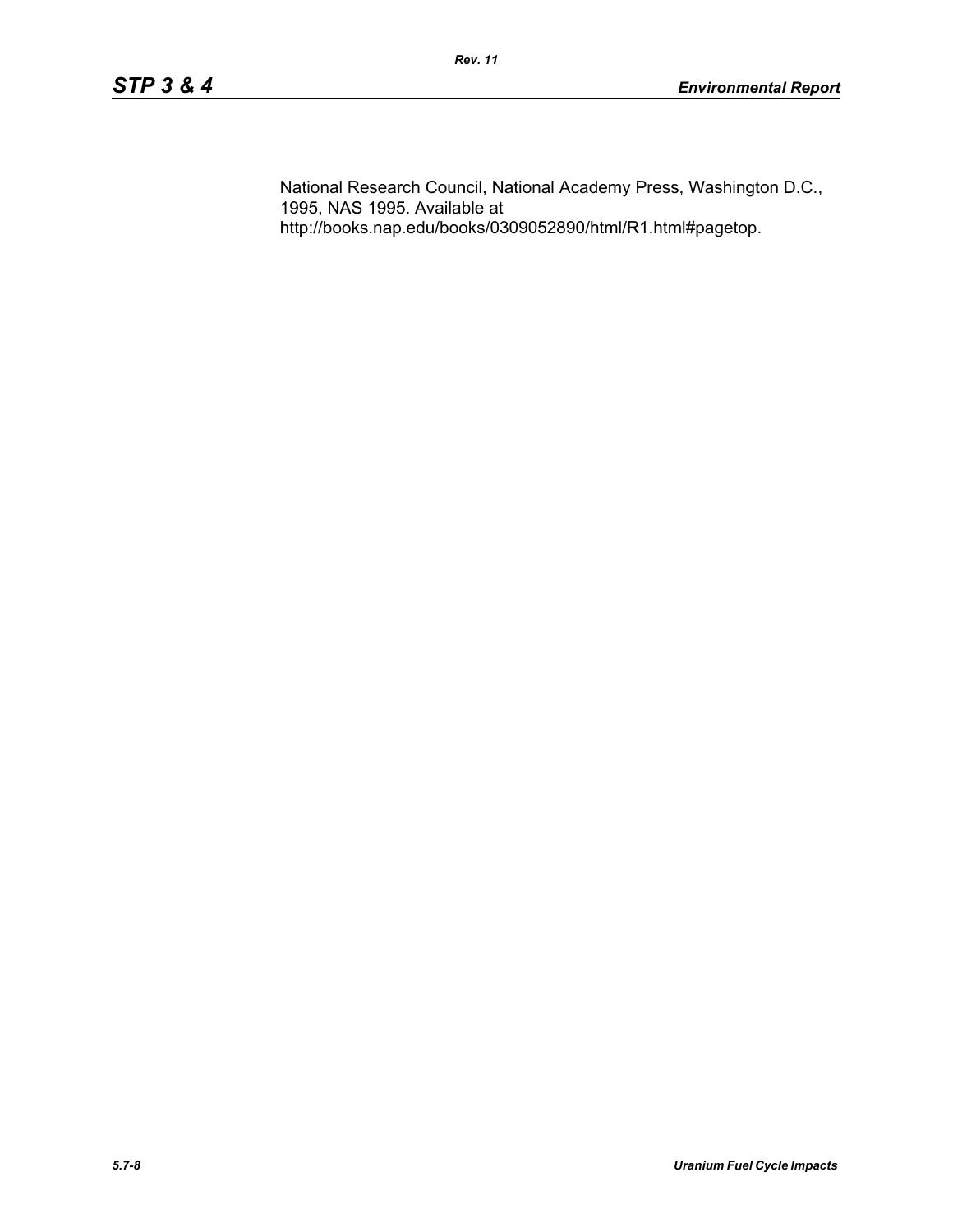| <b>Environmental Considerations</b>      | <b>Reference</b><br><b>Reactor</b> | <b>ABWR</b> |
|------------------------------------------|------------------------------------|-------------|
| <b>Natural Resource Use</b>              |                                    |             |
| Land (acres)                             |                                    |             |
| Temporarily committed [2]                | 100                                | 160         |
| Undisturbed area                         | 79                                 | 127         |
| Disturbed area                           | 22                                 | 35          |
| Permanently committed                    | 13                                 | 21          |
| Overburden moved (millions of MT)        | 2.8                                | 4.5         |
| Water (millions of gallons)              |                                    |             |
| Discharged to air                        | 160                                | 257         |
| Discharged to water bodies               | 11,090                             | 17,800      |
| Discharged to ground                     | 127                                | 204         |
| Total                                    | 11,377                             | 18,200      |
| <b>Fossil Fuel</b>                       |                                    |             |
| Electrical energy (thousands of MW-hour) | 323                                | 520         |
| Equivalent coal (thousands of MT)        | 118                                | 190         |
| Natural gas (millions of scf)            | 135                                | 220         |
| Gases (including entrainment) [3]        |                                    |             |
| $SO_{x}$                                 | 4400                               | 7050        |
| $NO_x$ [4]                               | 1190                               | 1910        |
| hydrocarbons                             | 14                                 | 22          |
| CO                                       | 29.6                               | 47          |
| particulates                             | 1154                               | 1850        |
| Other gases                              |                                    |             |
| F                                        | 0.67                               | 1.1         |
| <b>HCI</b>                               | 0.014                              | 0.022       |

|  | Table 5.7-1  Uranium Fuel Cycle Environmental Data [1] |  |
|--|--------------------------------------------------------|--|
|  |                                                        |  |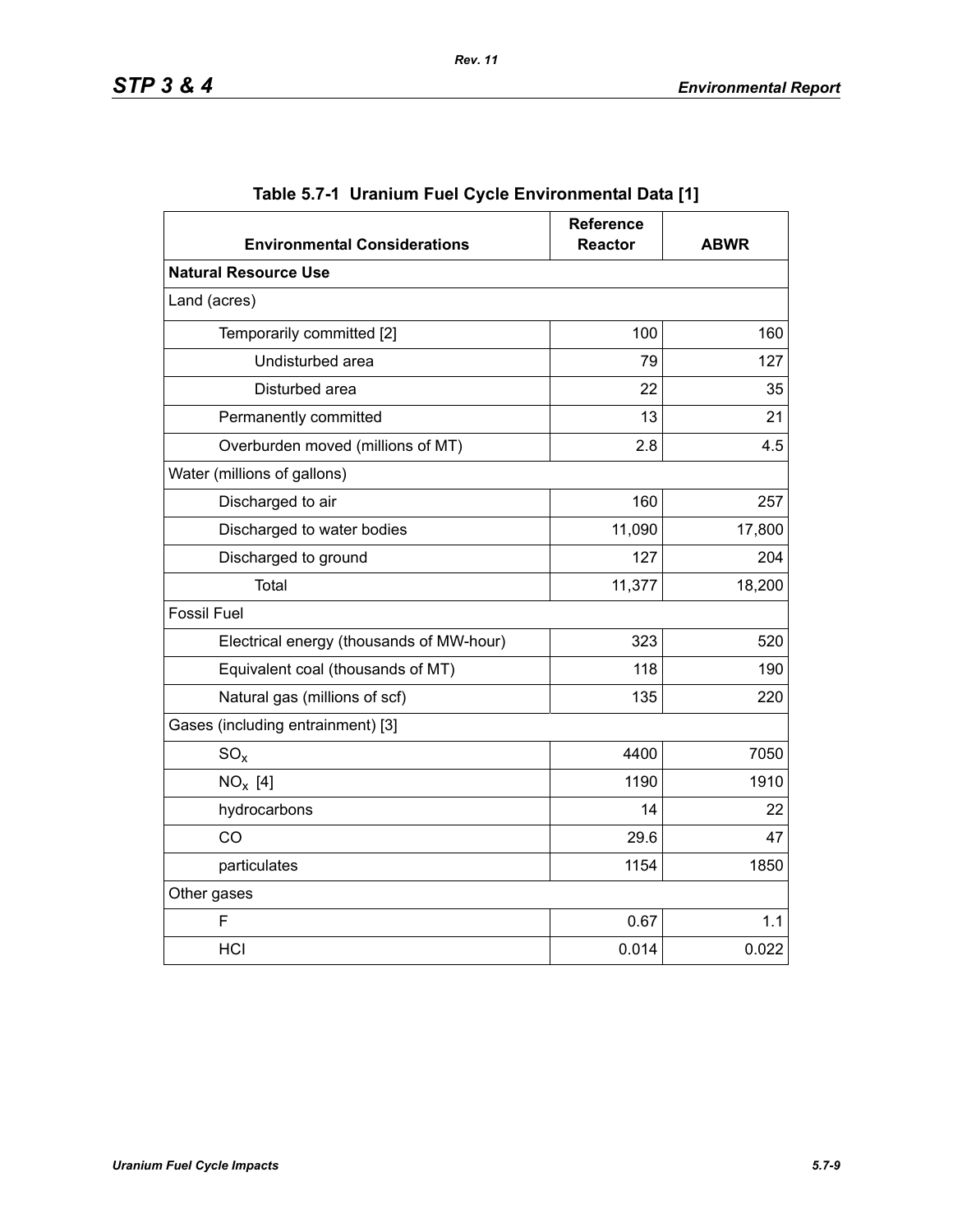| <b>Environmental Considerations</b>  | <b>Reference</b><br><b>Reactor</b> | <b>ABWR</b> |
|--------------------------------------|------------------------------------|-------------|
| Liquid                               |                                    |             |
| SO <sub>4</sub>                      | 9.9                                | 16          |
| NO <sub>3</sub>                      | 25.8                               | 41          |
| fluoride                             | 12.9                               | 21          |
| $Ca++$                               | 5.4                                | 8.7         |
| $CI-$                                | 8.5                                | 14          |
| $Na+$                                | 12.1                               | 19          |
| NH <sub>3</sub>                      | 10                                 | 16          |
| Fe                                   | 0.4                                | 0.64        |
| Tailings solutions (thousands of MT) | 240                                | 380         |
| Solids                               | 91,000                             | 146,000     |
| Effluents - Radiological (curies)    |                                    |             |
| Gases (including entrainment)        |                                    |             |
| $\overline{222}$ <sub>Rn</sub>       | [5]                                | [5]         |
| $\overline{^{226}}$ Ra               | 0.02                               | 0.032       |
| $230$ Th                             | 0.02                               | 0.032       |
| U                                    | 0.034                              | 0.055       |
| $3H$ (thousands)                     | 18.1                               | 29          |
| $\overline{^{14}C}$                  | 24                                 | 38          |
| 85Kr (thousands)                     | 400                                | 640         |
| $106$ Ru                             | 0.14                               | 0.22        |
| 129 <sub>l</sub>                     | 1.3                                | 2.1         |
| 131 <sub>1</sub>                     | 0.83                               | 1.3         |
| $\overline{99}$ Tc                   | [5]                                | $[5]$       |
| Fission products and TRU             | 0.203                              | 0.33        |